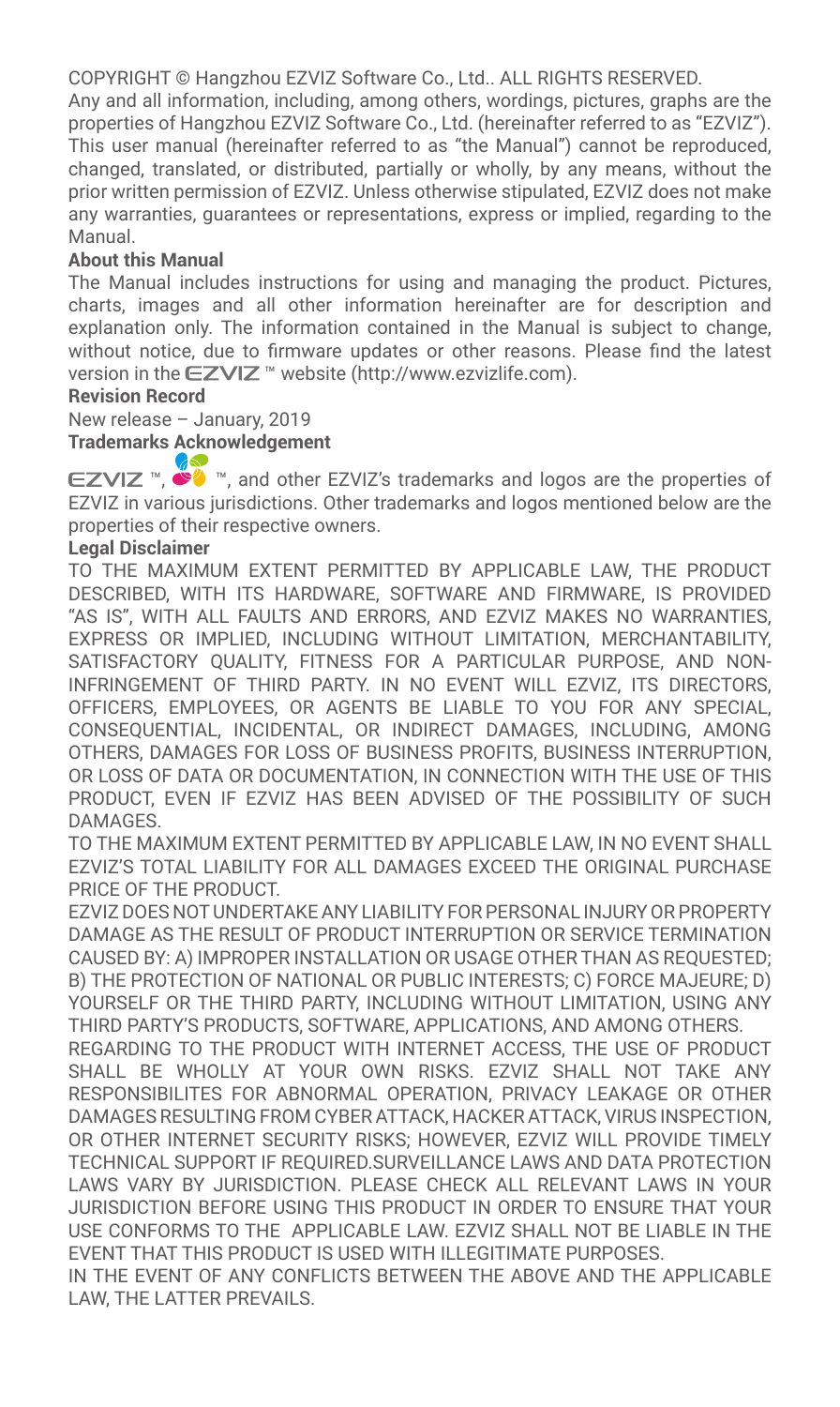# **Package Contents**



Reset Button Hold for 4 seconds to restart and reset all parameters to default.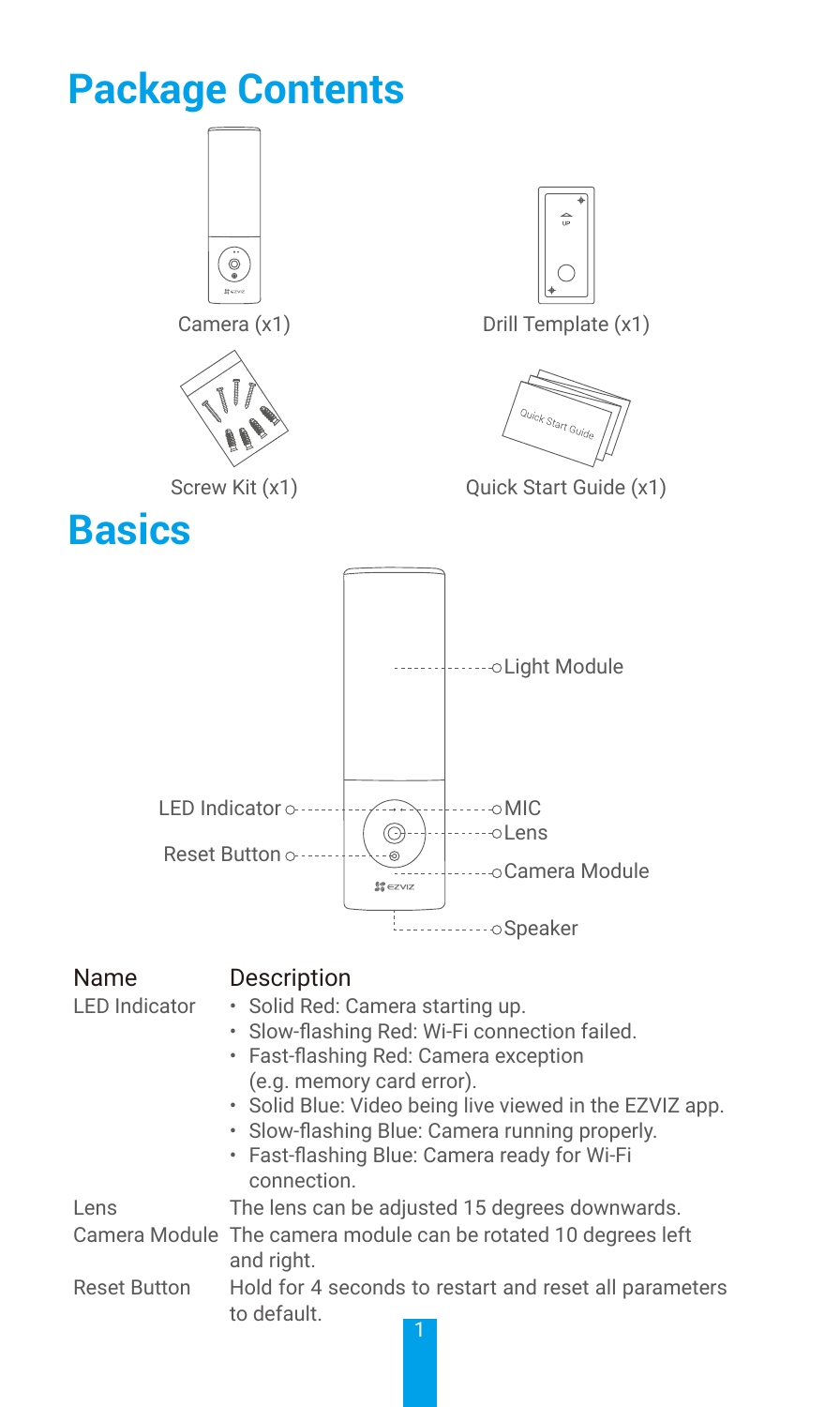# **Installation**



- •Recommended installation height: 6-7 ft (1.8-2.2 m) above the ground.
	- •The camera has a built-in memory card for video storage. There is no need to install an additional SD card.

## **1. Shut off the electricity at the breaker.**



- $\blacksquare$  If you don't know where your breaker is or how to turn off power, please consult with a licensed electrician.
	- •Keep the breaker off at any time during the installation process.

#### **2. Separate the mounting base from camera.**

Unscrew the base screw using screwdriver (not included in the package) and pull the mounting base off the camera.



### **3. Install the mounting base.**

- Place drill template onto the surface you have chosen to mount the base.
- -(For cement wall only) Drill screw holes according to the template and insert anchors.
- Take the wires from the wall through the drill template and the rubber of the mounting base.
- Use screws to fix the mounting base.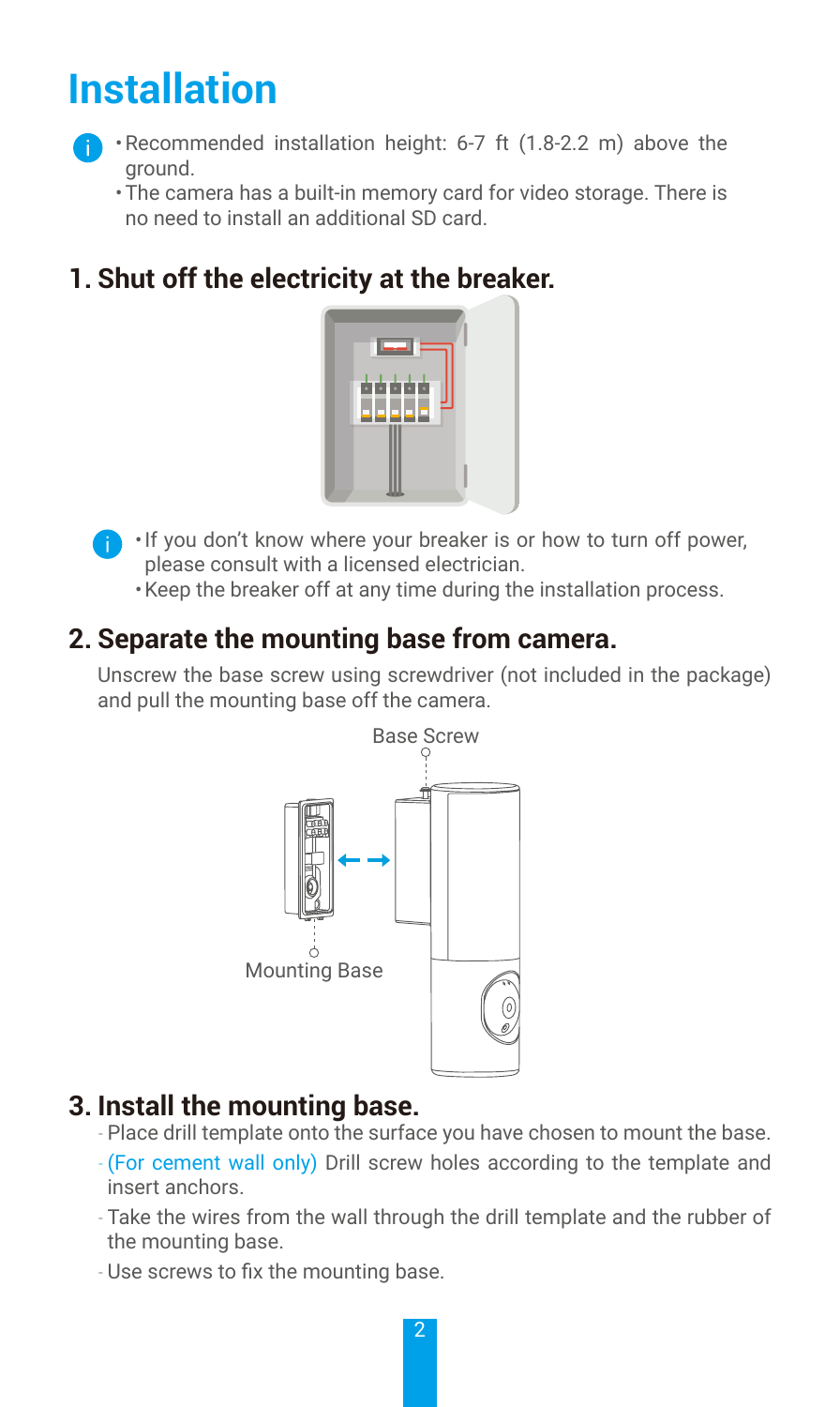

#### **4. Connect the wires.**

- Connect the Neutral wire (N), Ground wire (GN) and Live wire (L) one by one.
- Secure them using screwdriver.



### **5. Insert the camera to the mounting base.**

- Buckle the bottom of the mounting base into the camera.
- Press the mounting base and camera together.
- Tighten the base screw located on the top of the camera.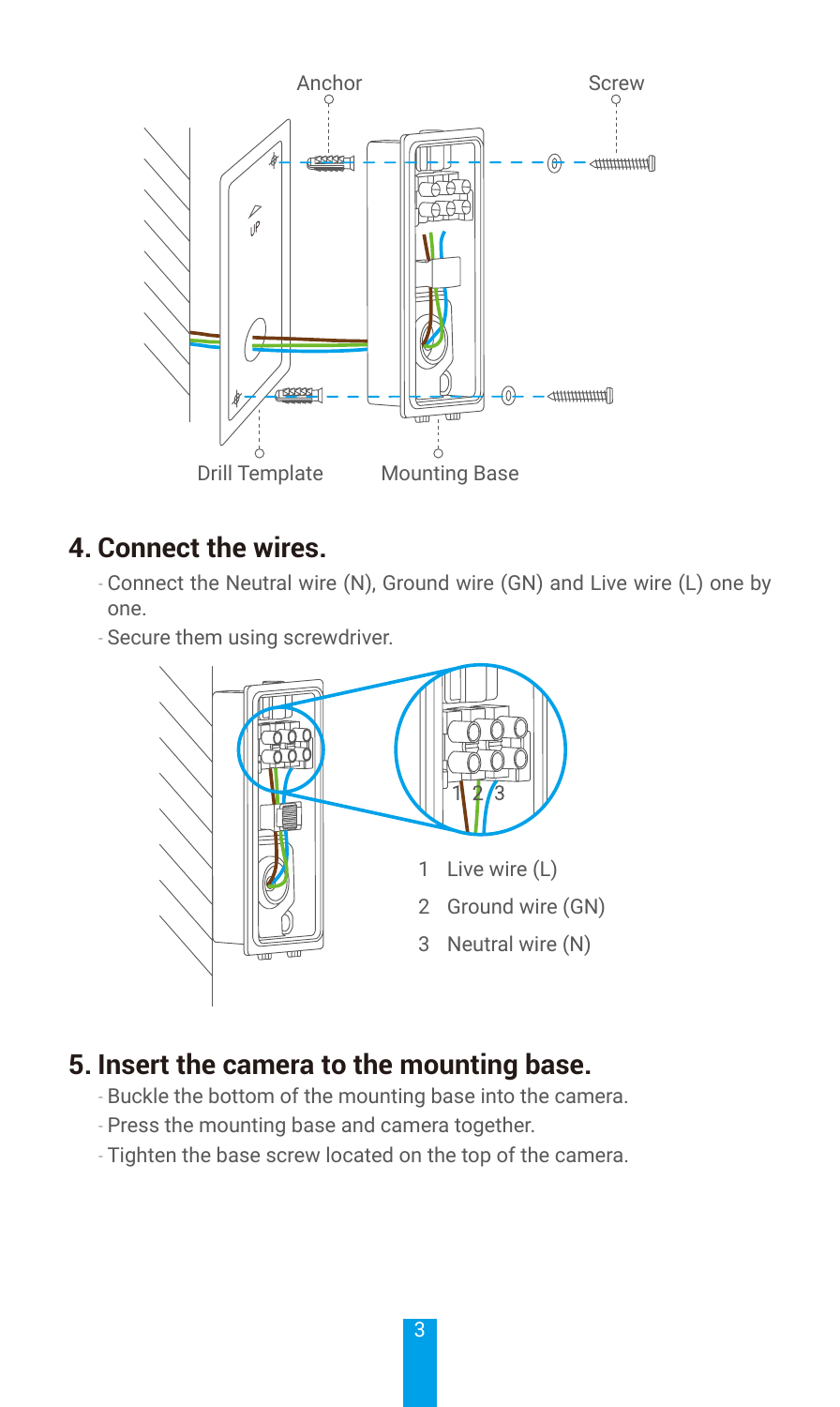

## **6. Adjust camera module's angle.**

You can adjust the horizontal and vertical angle of the camera module as needed.





**7. Restore power at the breaker.**



## **8. Confirm the camera has power.**

After restoring power, the camera will be ready for setup when the light is on and the LED Indicator on the front of the camera fast flashes blue.